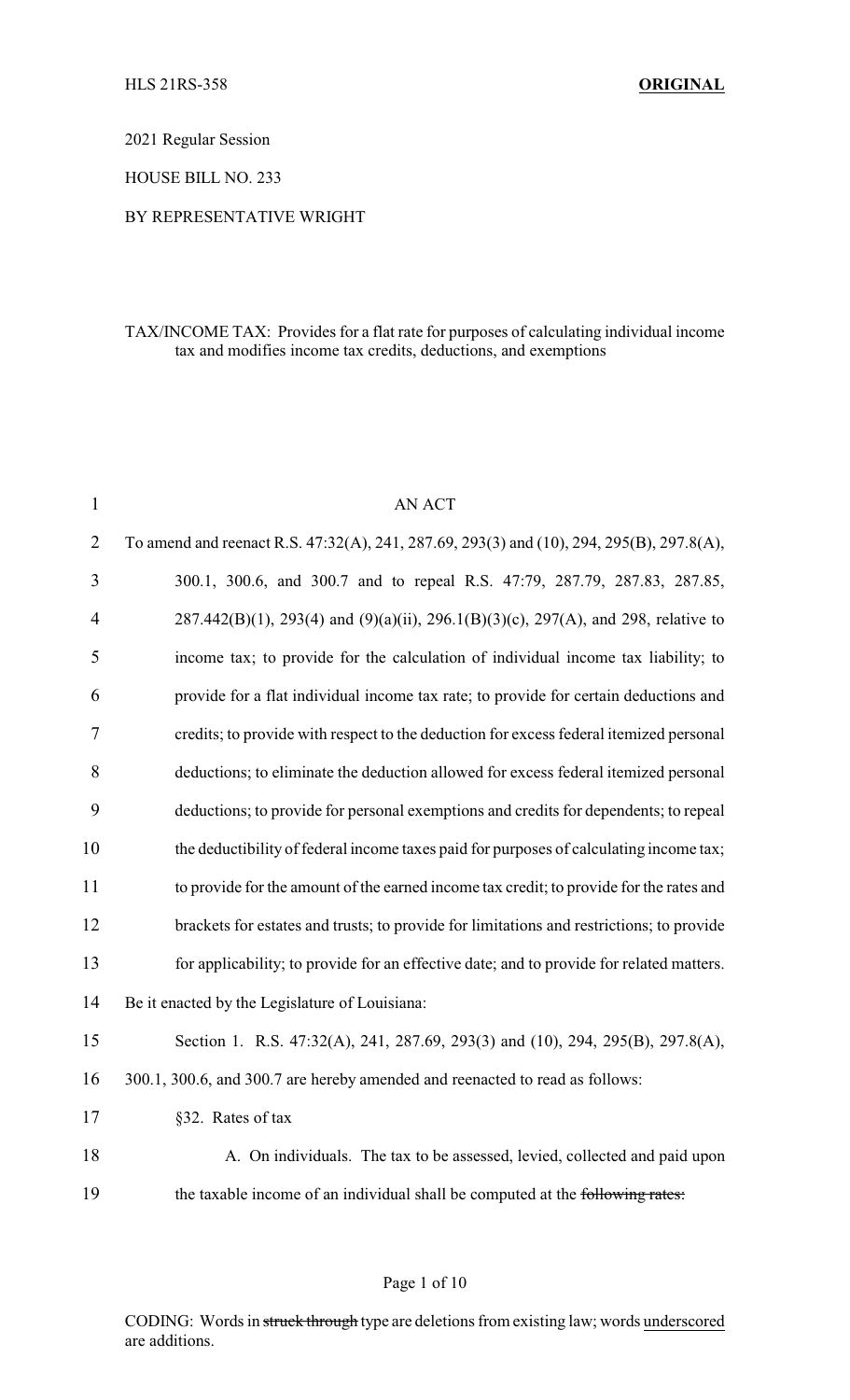| 1  | (1) Two percent on that portion of the first twelve thousand five hundred            |
|----|--------------------------------------------------------------------------------------|
| 2  | dollars of net income which is in excess of the credits against net income provided  |
| 3  | for in R.S. 47:79;                                                                   |
| 4  | (2) Four percent on the next thirty-seven thousand five hundred dollars of           |
| 5  | net income;                                                                          |
| 6  | (3) Six percent on any amount of net income in excess of fifty thousand              |
| 7  | dollars of net income rate of three percent on net income.                           |
| 8  | $\ast$<br>*<br>*                                                                     |
| 9  | §241. Net income subject to tax                                                      |
| 10 | The net income of a nonresident individual or a corporation subject to the tax       |
| 11 | imposed by this Chapter shall be the sum of the net allocable income earned within   |
| 12 | or derived from sources within this state, as defined in R.S. 47:243, and the net    |
| 13 | apportionable income derived from sources in this state, as defined in R.S. 47:244,  |
| 14 | less the amount of federal income taxes attributable to the net allocable income and |
| 15 | net apportionable income derived from sources in this state. The amount of federal   |
| 16 | income taxes to be so deducted shall be that portion of the total federal income tax |
| 17 | which is levied with respect to the particular income derived from sources in this   |
| 18 | state to be computed in accordance with rules and regulations of the collector of    |
| 19 | revenue. Proper adjustment shall be made for the actual tax rates applying to        |
| 20 | different classes of income and for all differences in the computation of net income |
| 21 | for purposes of federal income taxation as compared to the computation of net        |
| 22 | income under this Chapter. Where the allocation of the tax is to be based on a ratio |
| 23 | of the amount of net income of a particular class, both the numerator and the        |
| 24 | denominator of the fraction used in determining the ratio shall be computed on the   |
| 25 | basis that such the net income is determined for federal income tax purposes.        |
| 26 | $\ast$<br>*<br>$\ast$                                                                |
| 27 | §287.69. Louisiana taxable income defined                                            |
| 28 | "Louisiana taxable income" means Louisiana net income, after adjustments,            |
| 29 | less the federal income tax deduction allowed by R.S. 47:287.85.<br>"After           |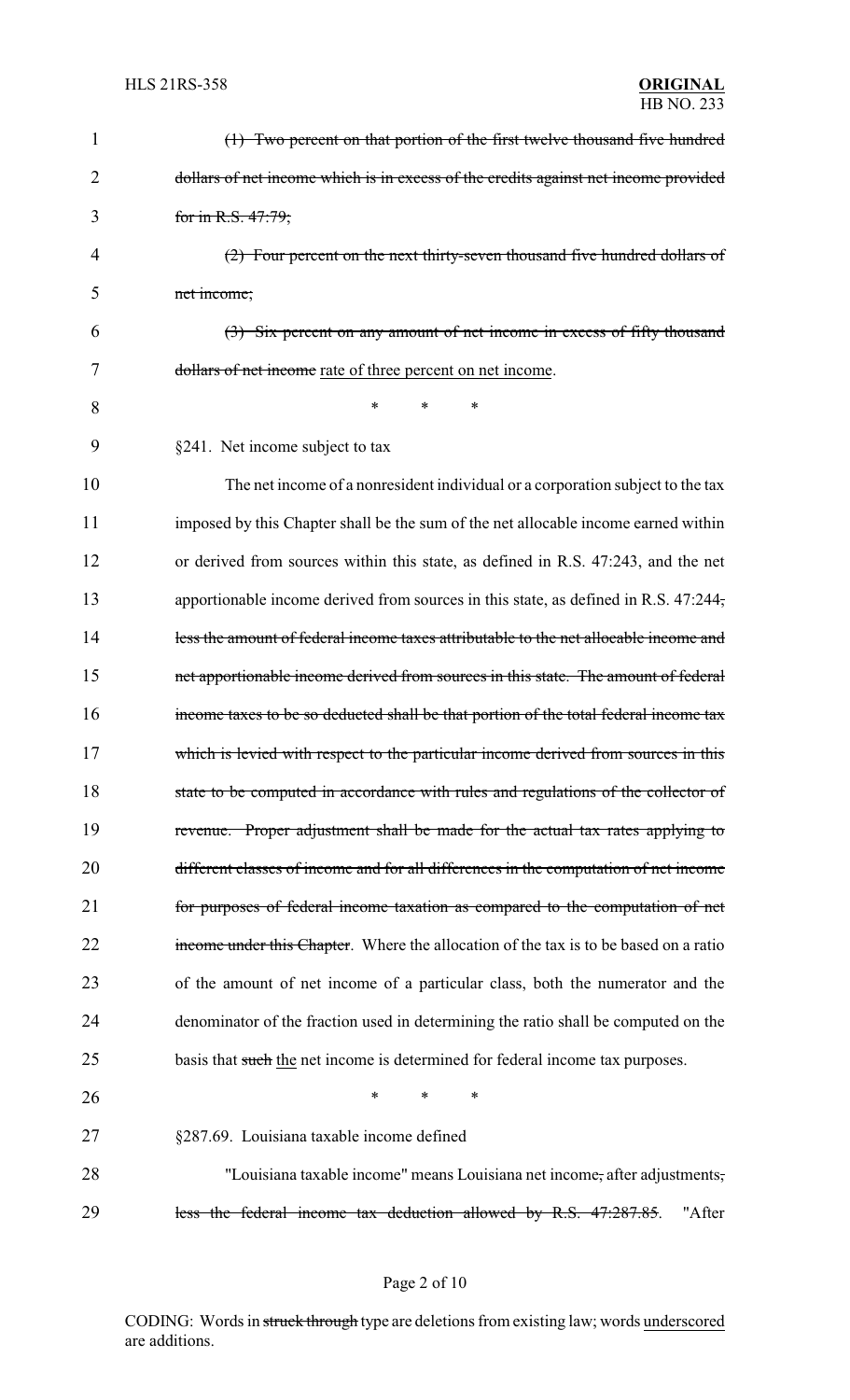| 1  | adjustments" means after the application of the net operating loss adjustment allowed               |
|----|-----------------------------------------------------------------------------------------------------|
| 2  | by R.S. 47:287.86.                                                                                  |
| 3  | $\ast$<br>*<br>∗                                                                                    |
| 4  | §293. Definitions                                                                                   |
| 5  | The following definitions shall apply throughout this Part, unless the context                      |
| 6  | requires otherwise:                                                                                 |
| 7  | $\ast$<br>$\ast$<br>*                                                                               |
| 8  | (3) "Excess federal itemized personal deductions" for the purposes of this                          |
| 9  | Part, means the following percentages of the amount by which the federal itemized                   |
| 10 | personal deductions exceed the amount of federal standard deductions which is                       |
| 11 | designated for the filing status used for the taxable period on the individual income               |
| 12 | tax return required to be filed:                                                                    |
| 13 | (a) For tax years beginning during calendar year 2007, fifty-seven and one                          |
| 14 | half percent of such excess federal itemized personal deductions.                                   |
| 15 | (b) For tax years beginning during calendar year 2008, sixty-five percent of                        |
| 16 | such excess federal itemized personal deductions.                                                   |
| 17 | (c) For $\frac{dH}{dt}$ tax years beginning on $\frac{dH}{dt}$ or after January 1, 2009, but before |
| 18 | January 1, 2023, one hundred percent of such excess federal itemized personal                       |
| 19 | deductions.                                                                                         |
| 20 | (d) For tax years beginning on or after January 1, 2023, no excess federal                          |
| 21 | itemized personal deductions shall be allowed pursuant to this Paragraph.                           |
| 22 | $\ast$<br>∗<br>∗                                                                                    |
| 23 | (10) "Tax table income", for nonresident individuals, means the amount of                           |
| 24 | Louisiana income, as provided in this Part, allocated and apportioned under the                     |
| 25 | provisions of R.S. 47:241 through 247, plus the total amount of the personal                        |
| 26 | exemptions and deductions already included in the tax tables promulgated by the                     |
| 27 | secretary under authority of R.S. 47:295, less the proportionate amount of the federal              |
| 28 | income tax liability, excess federal itemized personal deductions, the temporary                    |
| 29 | teacher deduction, the recreation volunteer and volunteer firefighter deduction, the                |

# Page 3 of 10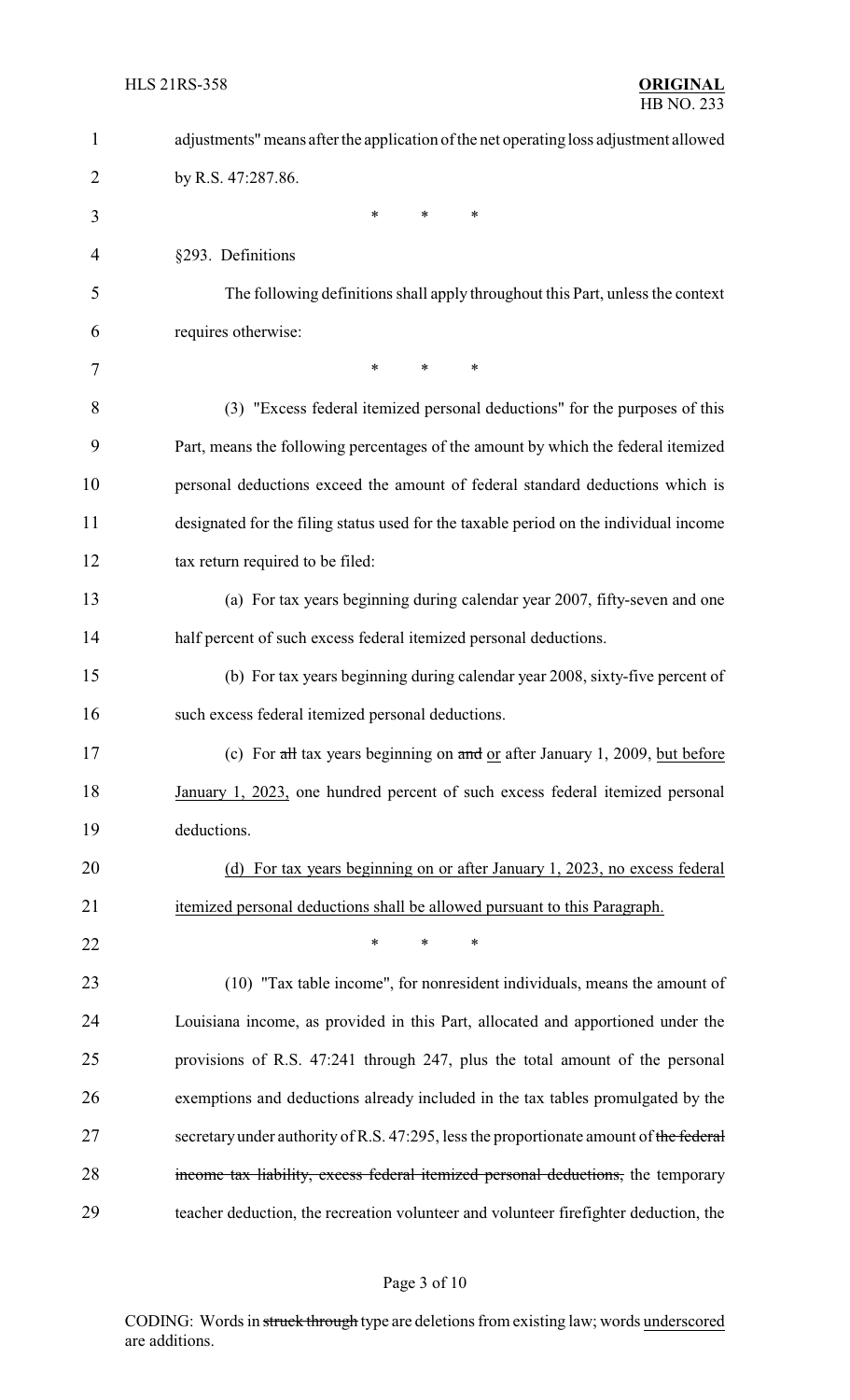| $\mathbf{1}$   | construction code retrofitting deduction, any gratuitous grant, loan, or other benefit |  |
|----------------|----------------------------------------------------------------------------------------|--|
| $\overline{2}$ | directly or indirectly provided to a taxpayer by a hurricane recovery entity if such   |  |
| 3              | benefit was included in federal adjusted gross income, the exclusion provided for in   |  |
| $\overline{4}$ | R.S. 47:297.3 for S Bank shareholders, the deduction for expenses disallowed by 26     |  |
| 5              | U.S.C. 280C, salaries, wages or other compensation received for disaster or            |  |
| 6              | emergency-related work rendered during a declared state disaster or emergency, the     |  |
| 7              | deduction for net capital gains, the pass-through entity exclusion provided in R.S.    |  |
| 8              | 47:297.14, and personal exemptions and deductions provided for in R.S. 47:294. The     |  |
| 9              | proportionate amount is to be determined by the ratio of Louisiana income to federal   |  |
| 10             | adjusted gross income. When federal adjusted gross income is less than Louisiana       |  |
| 11             | income, the ratio shall be one hundred percent.                                        |  |
| 12             | $\ast$<br>*<br>*                                                                       |  |
| 13             | §294. Personal exemptions and credit for deductions for dependents                     |  |
| 14             | All personal exemptions and deductions for dependents allowed in                       |  |
| 15             | determining federal income tax liability, including the extra exemption for the blind  |  |
| 16             | and aged, will be allowed in determining the tax liability in this Part. Taxpayers are |  |
| 17             | required to use the same filing status and claim the same exemptions on their return   |  |
| 18             | required to be filed under this Part as they used on their federal income tax return.  |  |
| 19             | The amounts to be taken into consideration shall be as follows:                        |  |
| 20             | A. A combined personal exemption and standard deduction in the following               |  |
| 21             | amounts:                                                                               |  |
| 22             | a. Single Individual<br>$$4500.00$$ \$ 10,000                                          |  |
| 23             | b. Married-Joint Return and a Qualified Surviving Spouse $\frac{$9000.00}{$20,000}$    |  |
| 24             | c. Married-Separate<br>$$4500.00$$ \$10,000                                            |  |
| 25             | d. Head of Household<br>$$9000.00$$ \$ 20,000                                          |  |
| 26             | B. An additional deduction of one thousand dollars shall be allowed for each           |  |
| 27             | allowable exemption in excess of those required to qualify for the exemption           |  |
| 28             | allowable under R.S. $47:294(A)$ .                                                     |  |

# Page 4 of 10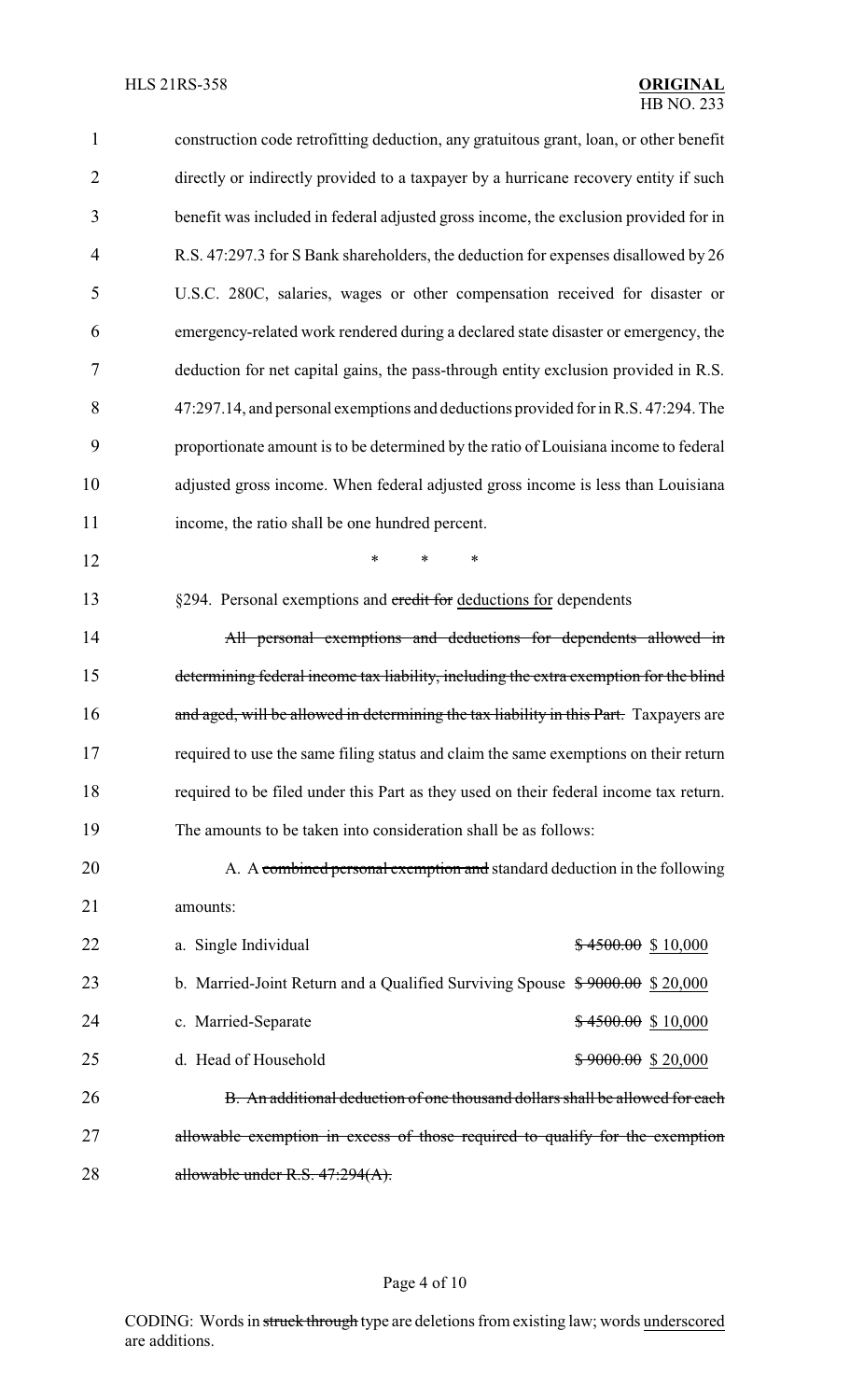| $\mathbf{1}$   | B.(1) An exemption of one thousand dollars shall be allowed for a taxpayer                |  |
|----------------|-------------------------------------------------------------------------------------------|--|
| $\overline{2}$ | who is blind, is deaf, has sustained the loss of one or more limbs, or has an             |  |
| 3              | intellectual disability.                                                                  |  |
| 4              | Each person claiming an exemption pursuant to the provisions of this<br>(2)               |  |
| 5              | Subsection shall provide proof of a claim by providing a certificate from a qualified     |  |
| 6              | physician or optometrist.                                                                 |  |
| 7              | $C.(1)(a)$ A deduction of one thousand dollars shall be allowed for each                  |  |
| 8              | dependent allowed in determining federal income tax liability who is blind, is deaf,      |  |
| 9              | has sustained the loss of one or more limbs, or has an intellectual disability.           |  |
| 10             | The taxpayer claiming the deduction authorized in this Paragraph shall<br>(b)             |  |
| 11             | provide proof of a claim by providing a certificate from a qualified physician or         |  |
| 12             | optometrist issued for each dependent for which a deduction is claimed.                   |  |
| 13             | (2)<br>In addition to the deduction authorized in Paragraph (1) of this                   |  |
| 14             | Subsection, an additional deduction of one thousand dollars shall be allowed for each     |  |
| 15             | dependent as allowed in determining federal income tax liability.                         |  |
| 16             | D. As used in this Section, the following terms shall have the definitions                |  |
| 17             | ascribed to them, unless the context indicates otherwise:                                 |  |
| 18             | (1) "Blind" shall mean and refer to a person who, after examination by a                  |  |
| 19             | licensed physician skilled in diseases of the eye or by a licensed optometrist, has       |  |
| 20             | been determined to have not more than 20/200 central visual acuity in the better eye      |  |
| 21             | with correcting lenses, or an equally disabling loss of the visual field as evidenced     |  |
| 22             | by a limitation to the field of vision in the better eye to such a degree that its widest |  |
| 23             | diameter subtends an angle of no greater than twenty degrees.                             |  |
| 24             | (2) "Deaf" shall mean and refer to a person whose hearing is so impaired that             |  |
| 25             | it is insufficient for use in an occupation or activity for which hearing is essential.   |  |
| 26             | E. Limitation on allowable deductions. Allowable deductions authorized in                 |  |
| 27             | this Section shall not exceed the taxable net income of the individual pursuant to the    |  |
| 28             | provisions of this Chapter.                                                               |  |
| 29             | ∗<br>∗<br>∗                                                                               |  |

# Page 5 of 10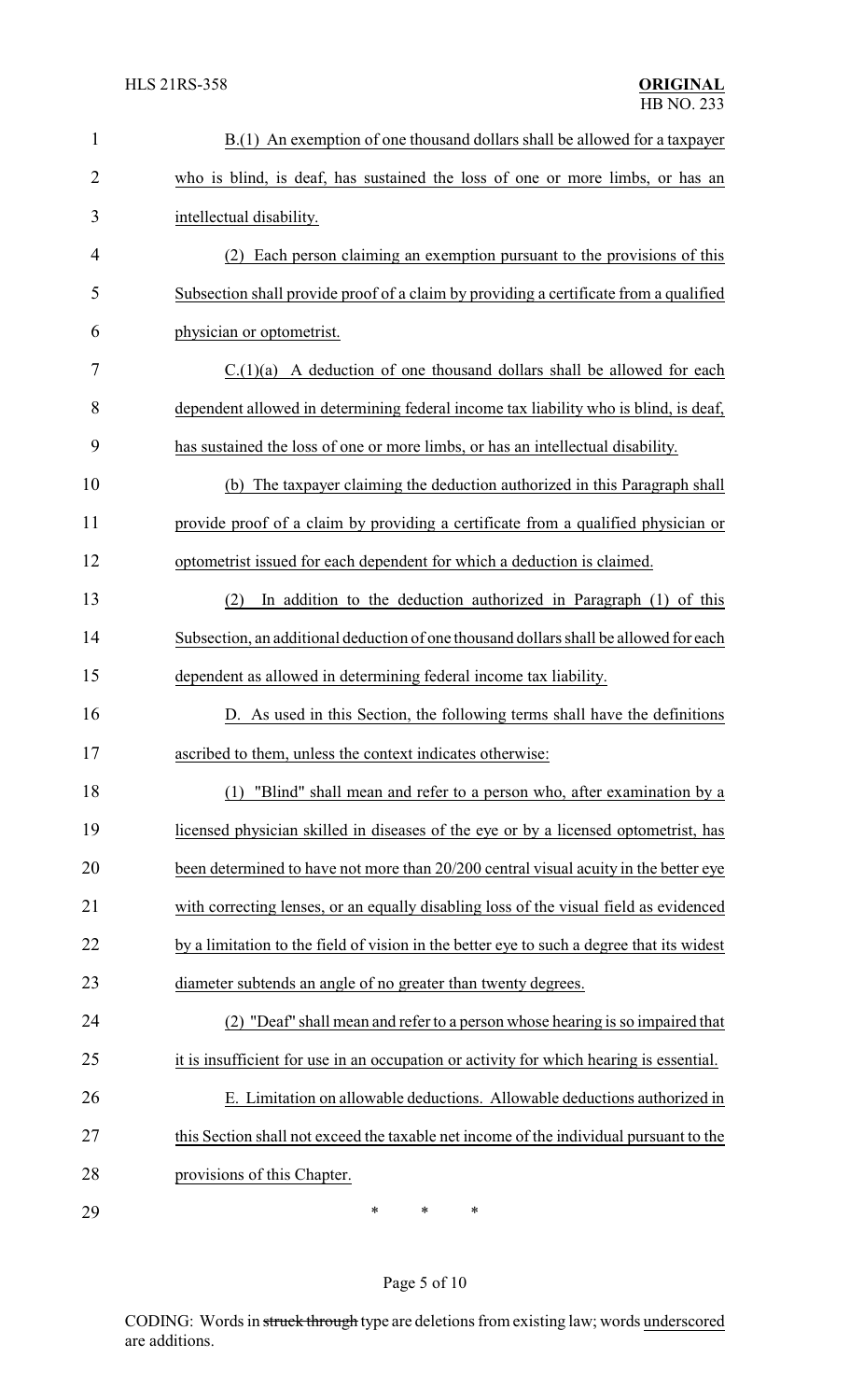| 1              | §295. Tax imposed on individuals; administration                                       |
|----------------|----------------------------------------------------------------------------------------|
| $\overline{2}$ | $\ast$<br>*                                                                            |
| 3              | B. The secretary shall establish tax tables that calculate the tax owed by             |
| 4              | taxpayers based upon where their taxable income falls within a range that shall not    |
| 5              | exceed two hundred fifty dollars. The secretary shall provide in the tax tables that   |
| 6              | the combined personal exemption, standard deduction, and other exemption               |
| 7              | deductions in R.S. 47:294 shall be deducted from the two percent bracket. If such      |
| 8              | combined exemptions and deductions exceed the two percent bracket, the excess          |
| 9              | shall be deducted from the four percent bracket. If such combined exemptions and       |
| 10             | deductions exceed the two and four percent brackets, the excess shall be deducted      |
| 11             | from the six percent bracket.                                                          |
| 12             | *<br>$\ast$<br>∗                                                                       |
| 13             | §297.8. Earned income tax credit                                                       |
| 14             | A. $(1)$ Except as provided in Paragraph $(2)$ of this Subsection, there There         |
| 15             | shall be a credit against the tax imposed by this Chapter for individuals in an amount |
| 16             | equal to three and one-half ten percent of the federal earned income tax credit for    |
| 17             | which the individual is eligible for the taxable year under Section 32 of the Internal |
| 18             | Revenue Code.                                                                          |
| 19             | $(2)$ For tax years beginning on and after January 1, 2019, through December           |
| 20             | 31, 2025, there shall be a credit against the tax imposed by this Chapter for          |
| 21             | individuals in an amount equal to five percent of the federal earned income tax credit |
| 22             | for which the individual is eligible for the taxable year under Section 32 of the      |
| 23             | Internal Revenue Code.                                                                 |
| 24             | ∗<br>*<br>∗                                                                            |
| 25             | §300.1. Tax imposed                                                                    |
| 26             | There is imposed an income tax for each taxable year upon the Louisiana                |
| 27             | taxable income of every estate or trust, whether resident or nonresident. The tax to   |
| 28             | be assessed, levied, collected, and paid upon the Louisiana taxable income of an       |
| 29             | estate or trust shall be computed at the following rates:                              |

# Page 6 of 10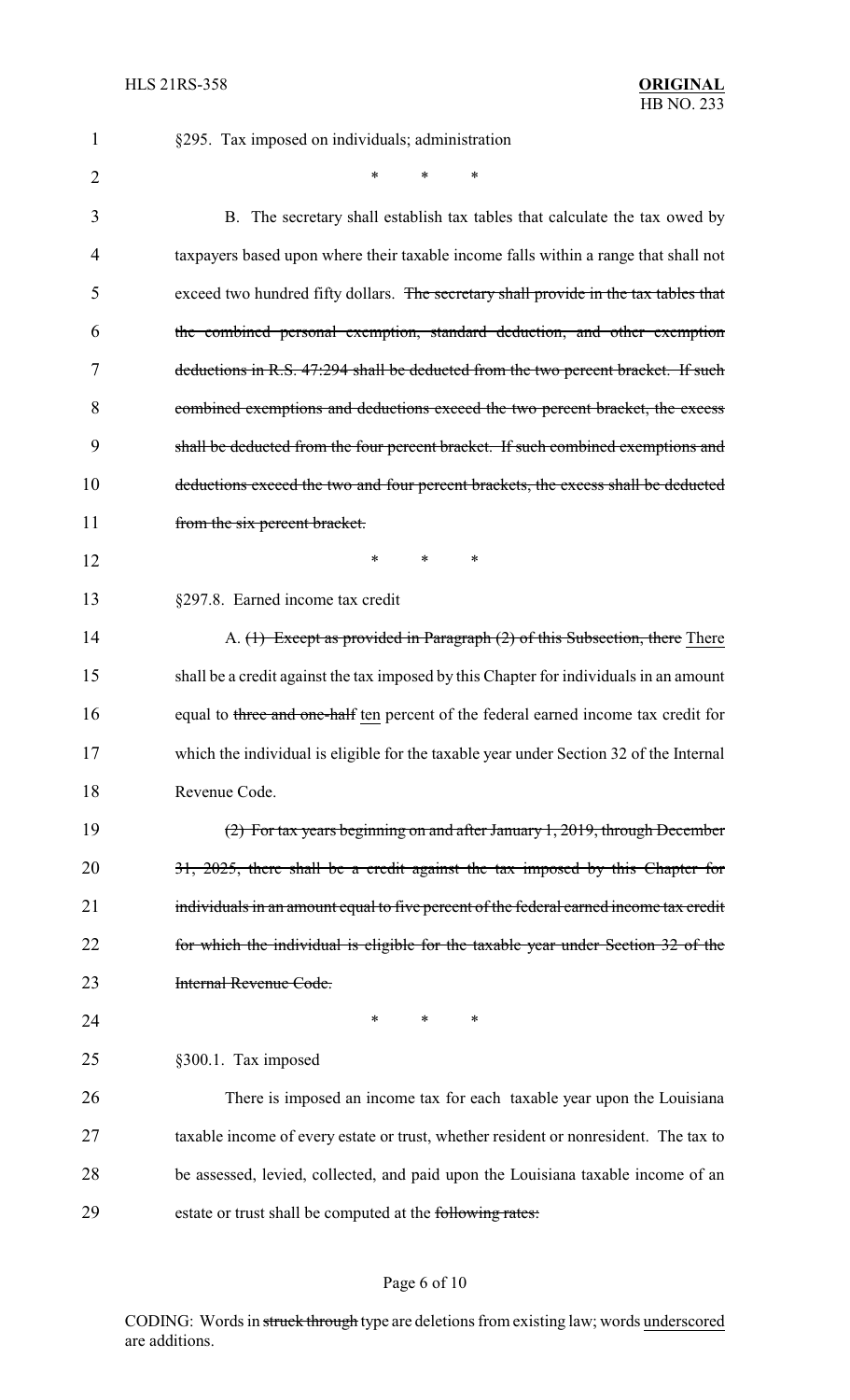| $\mathbf{1}$   | (1) Two percent on the first ten thousand dollars of Louisiana taxable                  |
|----------------|-----------------------------------------------------------------------------------------|
| $\overline{2}$ | income.                                                                                 |
| 3              | (2) Four percent on the next forty thousand dollars of Louisiana taxable                |
| 4              | income.                                                                                 |
| 5              | (3) Six percent on Louisiana taxable income in excess of fifty thousand                 |
| 6              | dollars rate of three percent on Louisiana taxable income.                              |
| 7              | *<br>∗<br>*                                                                             |
| 8              | §300.6. Louisiana taxable income of resident estate or trust                            |
| 9              | A. Definition. "Louisiana taxable income" of a resident estate or trust means           |
| 10             | the taxable income of the estate or trust determined in accordance with federal law     |
| 11             | for the same taxable year, as specifically modified by the provisions contained in      |
| 12             | Subsection B of this Section, less a federal income tax deduction to be computed        |
| 13             | following the provisions of R.S. 47:287.83 and 287.85.                                  |
| 14             | ∗                                                                                       |
| 15             | §300.7. Louisiana taxable income of nonresident estate or trust                         |
| 16             | A. Definition. "Louisiana taxable income" of a nonresident estate or trust              |
| 17             | means such portion of the taxable income of the nonresident estate or trust             |
| 18             | determined in accordance with federal law for the same taxable year, as specifically    |
| 19             | modified by the provisions contained in Subsection C of this Section, that was earned   |
| 20             | within or derived from sources within this state, less a federal income tax deduction   |
| 21             | to be computed following the provisions of R.S. 47:287.83 and 287.85.                   |
| 22             | $\ast$<br>*<br>*                                                                        |
| 23             | Section 2. R.S. 47:79, 287.79, 287.83, 287.85, 287.442(B)(1), 293(4) and (9)(a)(ii),    |
| 24             | $296.1(B)(3)(c)$ , $297(A)$ , and 298 are hereby repealed in their entirety.            |
| 25             | Section 3. The provisions of this Act shall be applicable to taxable periods beginning  |
| 26             | on or after January 1, 2023.                                                            |
| 27             | Section 4. This Act shall take effect and become operative on January 1, 2023, if the   |
| 28             | proposed amendment of Article VII of the Constitution of Louisiana contained in the Act |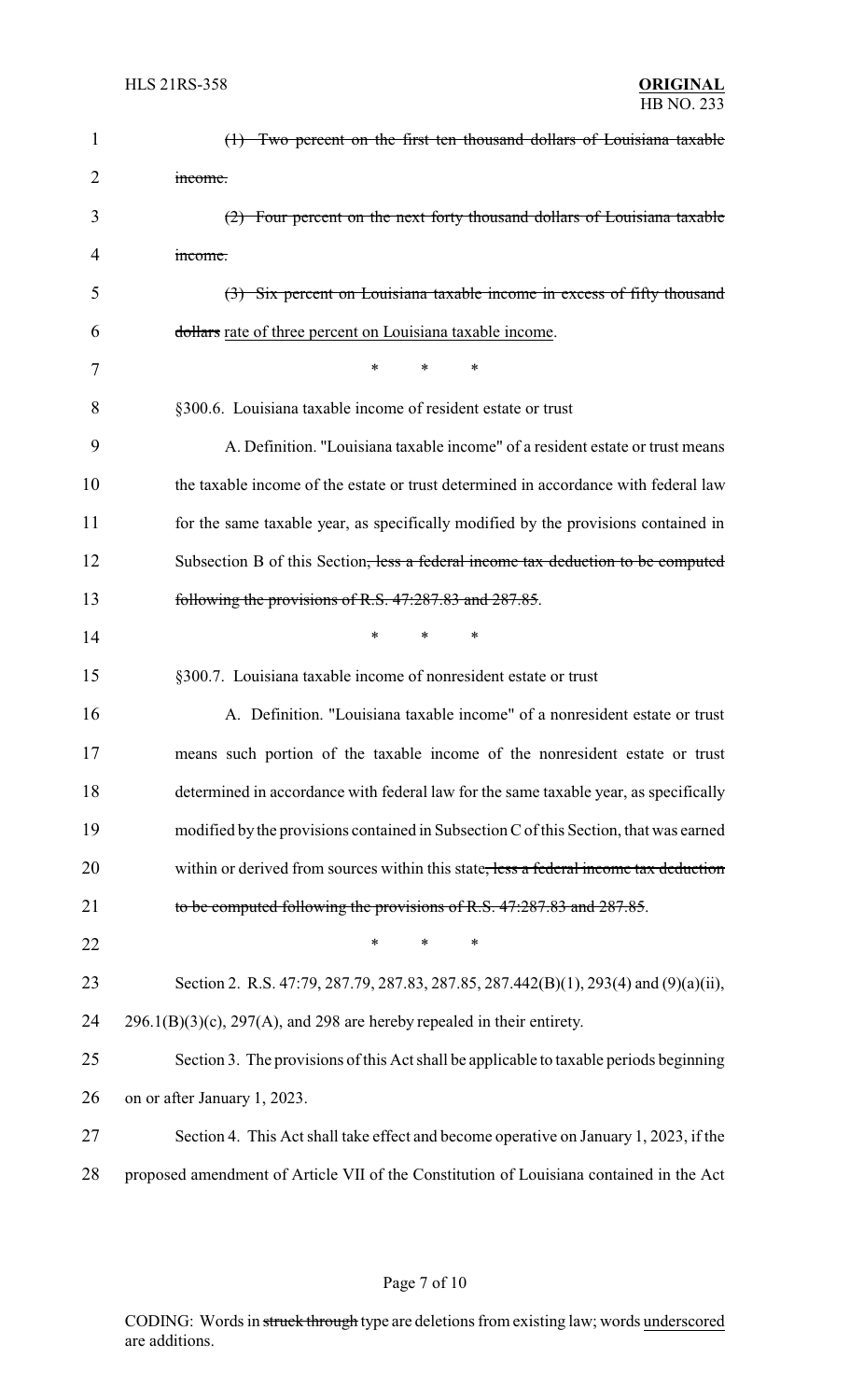- 1 which originated as House Bill No. of this 2021 Regular Session of the Legislature is
- 2 adopted at a statewide election and becomes effective.

#### **DIGEST**

The digest printed below was prepared by House Legislative Services. It constitutes no part of the legislative instrument. The keyword, one-liner, abstract, and digest do not constitute part of the law or proof or indicia of legislative intent. [R.S. 1:13(B) and 24:177(E)]

| HB 233 Original | 2021 Regular Session | Wright |
|-----------------|----------------------|--------|
|                 |                      |        |

**Abstract:** Changes the rates and brackets for purposes of calculating individual income tax liability from a graduated rate system to a single flat rate of  $3\%$ , eliminates the deduction for excess federal itemized personal deductions and the deduction for federal income taxes paid, and increases the amount of the earned income tax credit.

Present law provides for a tax to be assessed, levied, collected, and paid upon the taxable income of an individual at the following rates:

- (1) 2% on the first \$12,500 of net income;
- $(2)$  4\% on the next \$37,500 of net income;
- $(3)$  6% on net income in excess of \$50,000.

Proposed law removes the graduated schedule of rates in favor of a flat 3% individual income tax rate.

Present law provides that in cases where taxpayers file a joint return of husband and wife, the combined tax shall be twice the combined tax of single filers.

#### Proposed law retains present law.

Present law provides that all personal exemptions and deductions for dependents allowed in determining federal income tax liability shall be allowed in determining La. tax liability. Further provides for a combined personal exemption of \$4,500 for single, individual filers, \$9,000 for married, joint filers, \$4,500 for married, separate filers, and \$9,000 for filers who are the head of household.

Proposed law increases the combined personal exemption to \$10,000 for single, individual filers and married, separate filers. Also increases the exemption to \$20,000 for married, joint filers, qualified surviving spouses, and filers who are the head of household.

Present law authorizes a credit of \$400 for each dependent who meets certain criteria.

Proposed law repeals present law in favor of a \$1,000 deduction for each dependent as defined in present law.

Present law authorizes an additional deduction of \$1,000 for each allowable exemption in excess of those required to qualify for the exemption allowable under present law (R.S. 47:294(A)).

Proposed law provides an exemption of \$1,000 for a taxpayer who is blind, is deaf, has sustained the loss of one or more limbs, or has an intellectual disability. Provides a deduction of \$1,000 for each dependent allowed, in determining federal income tax liability, who is blind, is deaf, has sustained the loss of one or more limbs, or has an intellectual

#### Page 8 of 10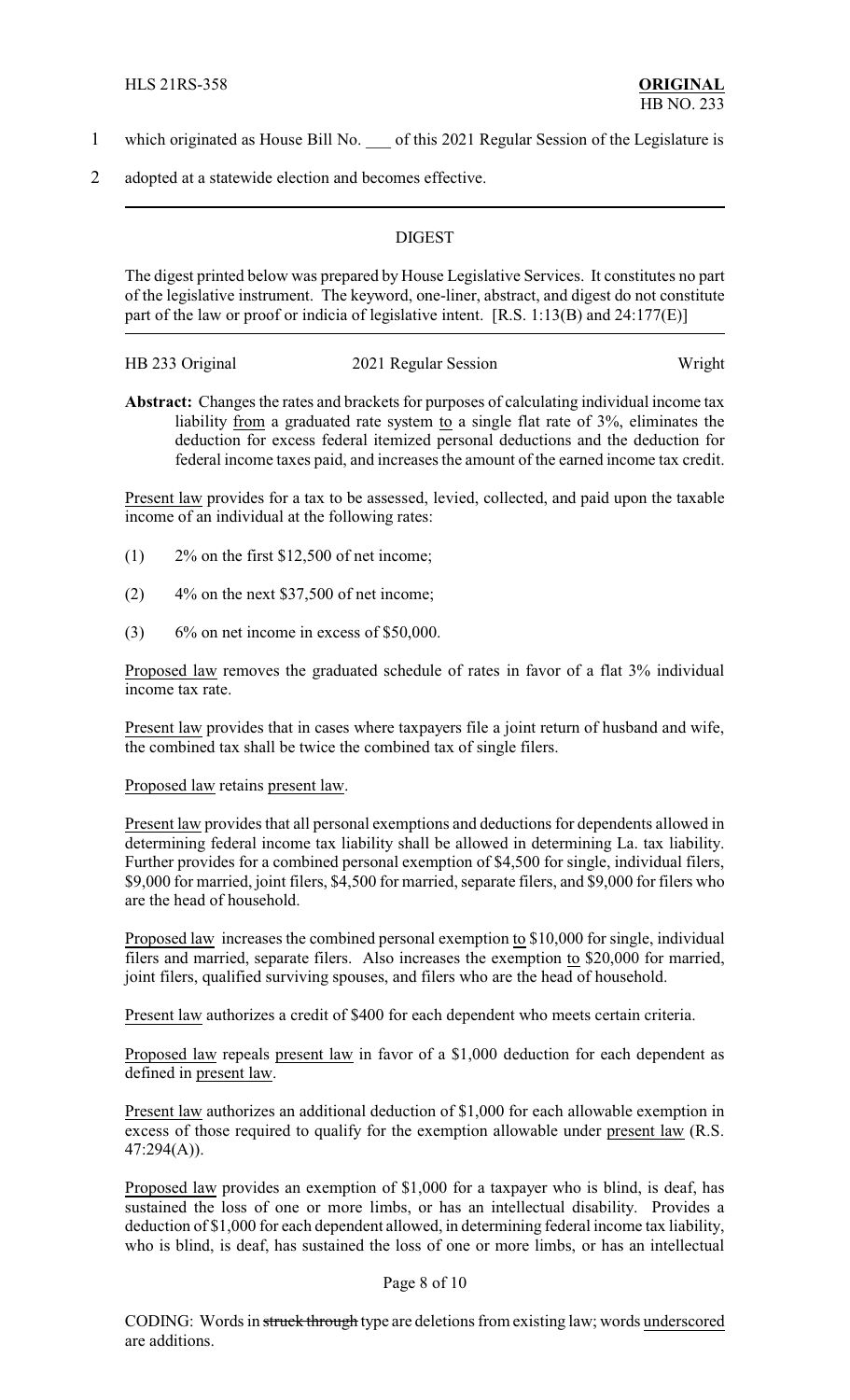disability. Additionally, provides a deduction of \$1,000 for each dependent as allowed in determining federal income tax liability. Provides definitions and requirements for claiming the exemptions.

Present law requires the secretary to establish tax tables that calculate the tax owed by taxpayers based upon where their taxable income falls within a range that does not exceed \$250.

Proposed law retains present law. Present law requires the secretary to provide in the tax tables the combined personal exemption, standard deduction, and other exemption deductions in present law which is deducted from the 2% bracket. If the combined exemptions and deductions exceed the 2% bracket, the excess is deducted from the 4% bracket, and then the 6% bracket.

Proposed law repeals present law.

Present law authorizes a deduction from individual income taxes for excess federal itemized personal deductions. The term "excess federal itemized personal deductions" is defined to mean the amount by which the federal itemized personal deductions exceed the amount of federal standard deduction designated for the filing status used for the taxable period on the individual income tax return.

Proposed law repeals the deduction for excess federal itemized personal deductions beginning Jan. 1, 2023.

Present constitution and present law authorize a state deduction for federal income taxes paid for purposes of computing income taxes for the same period.

Proposed law repeals the present law provisions that authorize a state deduction for federal income taxes paid for purposes of calculating individual and corporate income taxes and income taxes for estates and trusts.

Present law provides for an individual income tax credit based on the taxpayer's federal earned income tax credit authorized under Section 32 of the Internal Revenue Code. The amount of the credit shall equal 5% of the amount of the taxpayer's federal earned income tax credit through Dec. 31, 2025. Beginning Jan. 1, 2026, the amount of the credit shall equal 3.5% of the amount of the taxpayer's federal earned income tax credit.

Proposed law increases the amount of the state credit from 5% to 10% of the amount of the taxpayers federal tax credit and makes the amount of the credit permanent.

Present law provides for the computation of La. taxable income for a resident estate or trust, including provisions for the federal income tax deduction, limitations of deductions for net income, provisions for the federal deduction for alternative minimum tax, and the authority of the secretary of the Dept. of Revenue to consider reductions to the federal income tax deduction and the determination of the deductible portion of an alternative minimum tax.

Present law provides for a tax to be assessed, levied, collected, and paid on the La. taxable income of an estate or trust at the following rates:

- (1) 2% on the first \$10,000 of La. taxable income.
- $(2)$  4% on the next \$40,000 of La. taxable income.
- $(3)$  6% on La. taxable income in excess of \$50,000.

Proposed law removes the graduated schedule of rates in favor of a flat 3% rate on taxable income of an estate or trust.

### Page 9 of 10